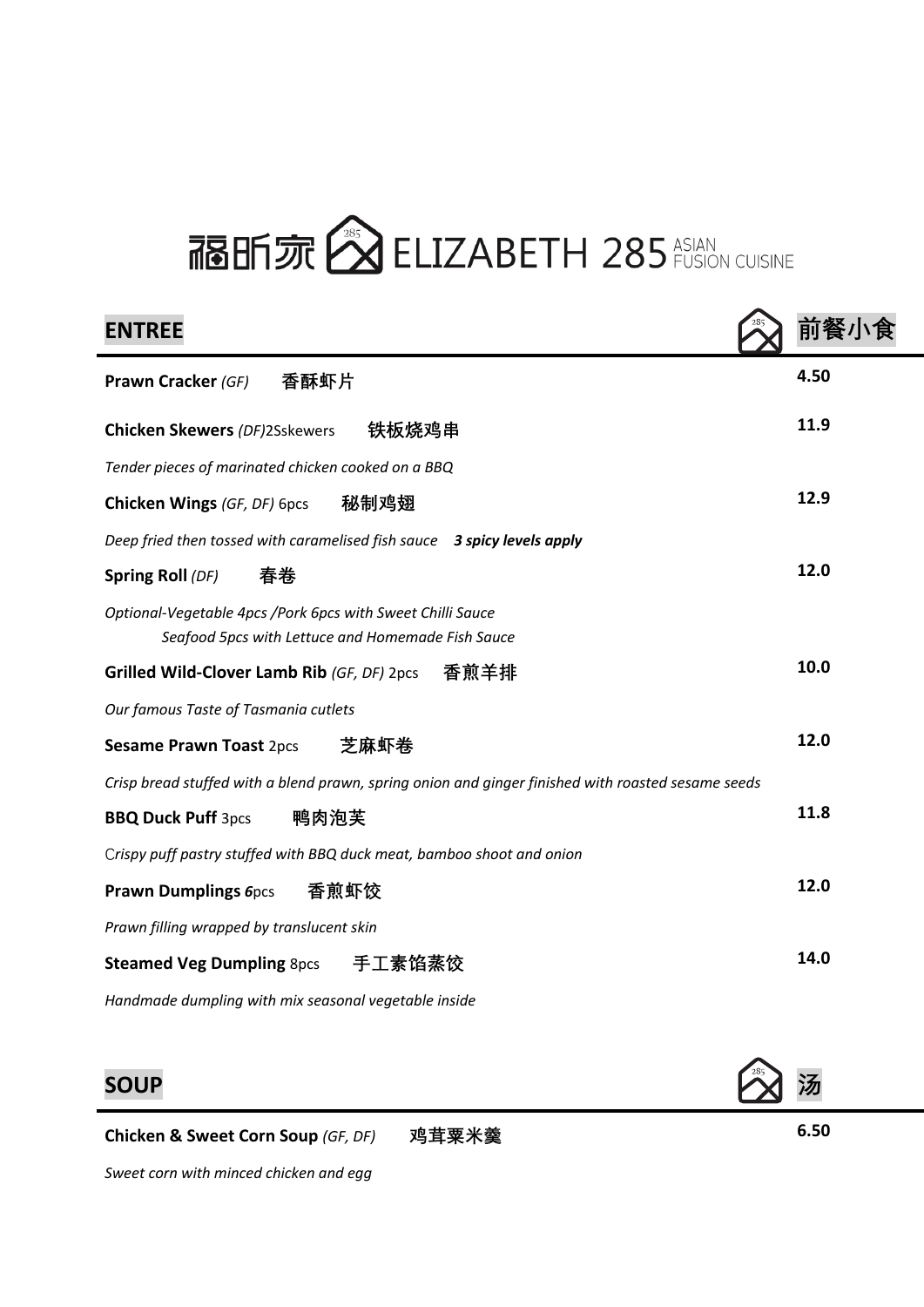| <b>MAIN</b>                                                                                                 |      |
|-------------------------------------------------------------------------------------------------------------|------|
| 香炒牛肋眼<br><b>Eye Fillet</b>                                                                                  | 32.0 |
| Stir fried beef eye fillet with seasonal vegetable and crushed black pepper                                 |      |
| 黑椒牛肉片<br><b>Beef Black Pepper</b>                                                                           | 24.0 |
| Sautéed premium beef with black Pepper and vegetables                                                       |      |
| <b>Beef Black Bean</b><br>豆豉牛肉片                                                                             | 24.0 |
| Sautéed premium beef stired fried with black bean and vegetables                                            |      |
| <b>Shallot Lamb</b><br>葱爆羊肉                                                                                 | 28.0 |
| Stir-fried lamb with spring onion, leek, onion and capsicum                                                 |      |
| 蒙古羊肉<br><b>Mongolian Lamb</b>                                                                               | 28.0 |
| Stir-fried lamb with vegetables in house-made Mongolia sauce                                                |      |
| Yellow Chicken Curry 黄咖喱鸡                                                                                   | 24.0 |
| Specialty yellow curry with seasonal vegetables                                                             |      |
| <b>Lemon Chicken</b><br>柠檬鸡                                                                                 | 22.9 |
| Deep-fried Chicken breast fillets and with house-made lemon sauce (Honey sauce option)                      |      |
| 辣子鸡丁<br>Chillli Chicken                                                                                     | 23.9 |
| Diced chicken, Stir-fried with spring onion and red hot dry chilli with sesame seeds on the top             |      |
| <b>Kung Bo Chicken</b><br>宫保鸡丁                                                                              | 22.9 |
| Traditional cooking diced chicken breast, stir-fried with Chinese style spices chilli sauce and cashew nuts |      |
| <b>Satay Chicken</b><br>沙爹鸡肉                                                                                | 22.9 |
| Stir-fried chicken breast fillets and vegetables with house-made satay sauce                                |      |
| 秘制慢煮五花肉<br><b>Caramelised Pork Belly</b>                                                                    | 28.0 |
| Slow cooked premium pork belly and fish sauce, served with green mustard and deep-fired egg                 |      |
| 菠萝咕噜肉<br><b>Sweet and Sour Pork</b>                                                                         | 22.9 |
| Stir-fried Northern style deep-fried pork, with capsicum, onion and pineapple in sweet and sour sauce       |      |
| <b>Stir Fried Pork Belly</b><br>家乡回锅肉                                                                       | 24.9 |
| Twice-cooked pork belly slices, stir-fried with chilli, spring onion and vegetables in medium spicy         |      |
| <b>Shredded Pork</b><br>鱼香肉丝                                                                                | 22.9 |

*Sichuan style shredded pork fillet stir-fry with bamboo shoot, black fungus, capsicum*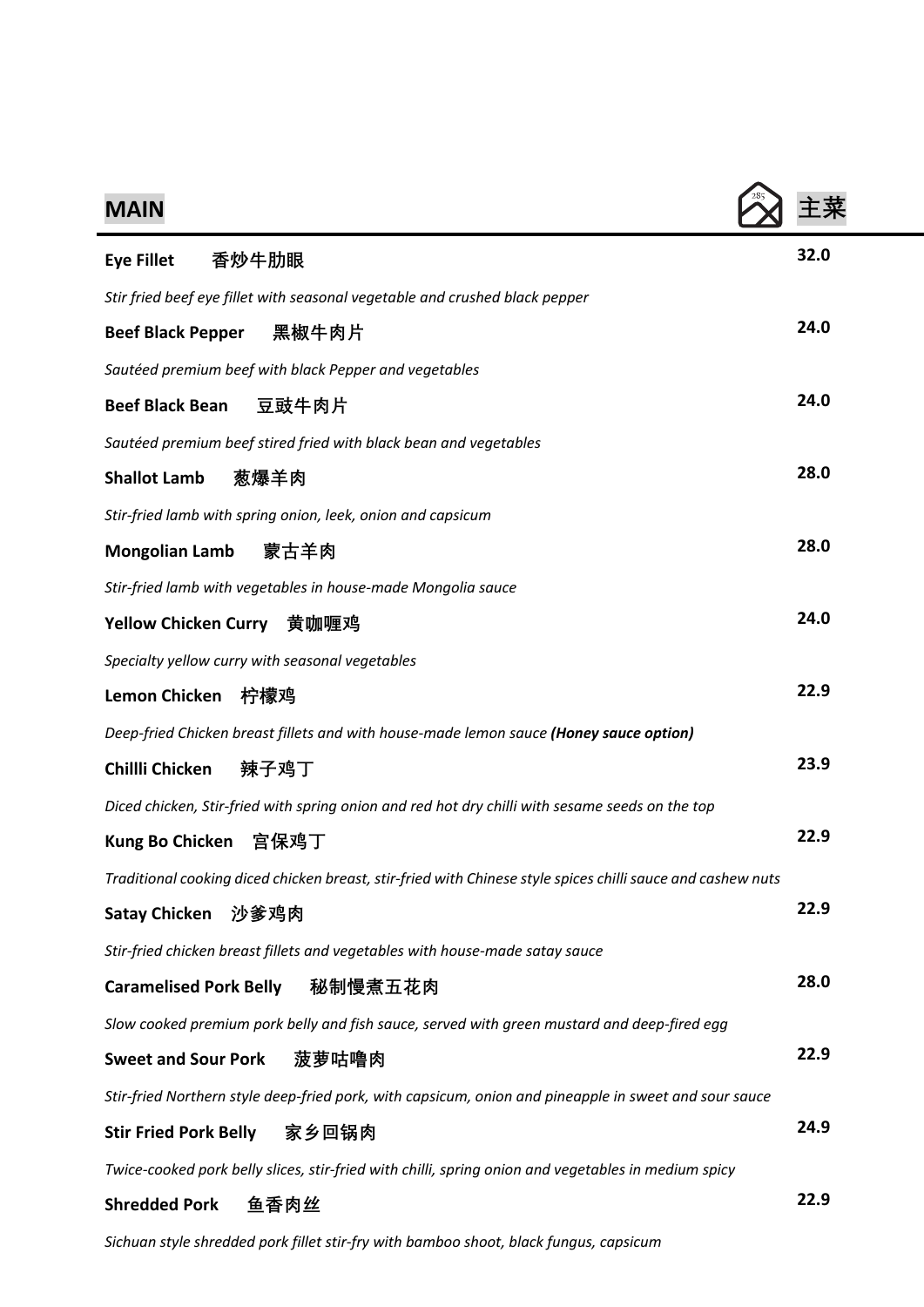| <b>SEAFOOD</b>                                                          |      |
|-------------------------------------------------------------------------|------|
| 茘枝虾<br><b>Lychee Prawn</b>                                              | 30.0 |
| Selected tiger king prawn with lychee fruit in sweet and sour flavor    |      |
| 避风塘炒虾<br><b>Salt and Pepper KING Prawns</b>                             | 28.0 |
| Chef special salt and pepper wok toasted with king size Aussie prawn    |      |
| 蒜蓉虾球<br>Sauté Garlic KING Prawns                                        | 28.0 |
| Stir-fried AUSSIE King prawn with vegetable in garlic sauce             |      |
| 什锦海鲜<br><b>Seafood Combination</b>                                      | 26.0 |
| Stir-fried King prawn, Mussel meat, squid, tofu and vegetables          |      |
| 椒盐鱿鱼<br><b>Salt and Pepper Calamary</b>                                 | 20.0 |
| Pineapple cut premium selected calamary with house made salt and pepper |      |
| <b>Banh Xeo</b><br>越式煎饼                                                 | 22.0 |

*Famous Vietnam style crispy pancake with bean sprout and prawns, served with lettuce and housemade fish sauce*

| <b>GREEN</b>                                                                 |      |
|------------------------------------------------------------------------------|------|
| 干煸四季豆<br><b>Stir-Fried Green Bean</b>                                        | 18.0 |
| Stir-fried fresh green bean with hot dry chilli, and sesame seeds on the top |      |
| 鱼香脆茄<br><b>Braised Eggplant</b>                                              | 18.0 |
| Wok tossed eggplant with house made chilli in mild spice                     |      |
| 椒盐豆腐<br><b>Salt and Pepper Tofu</b>                                          | 18.0 |
| Lightly battered soft tofu, seasoned with house grand salt and pepper        |      |
| 麻婆豆腐<br><b>HOT &amp; SPICY Tofu</b>                                          | 18.0 |
| Lightly battered soft tofu, seasoned with house grand salt and pepper        |      |
| 蒜蓉西兰花<br><b>Broccoli with Garlic</b>                                         | 16.0 |
| Stir Tasmania grow broccoli with fresh chopped garlic                        |      |
| Stir-Fried Oyster Mushroom (GF, DF)<br>蚝汁杏鲍菇                                 | 16.0 |

*Stir fried oyster mushroom with capscum, onion and fresh garlic with sesame seeds on the top*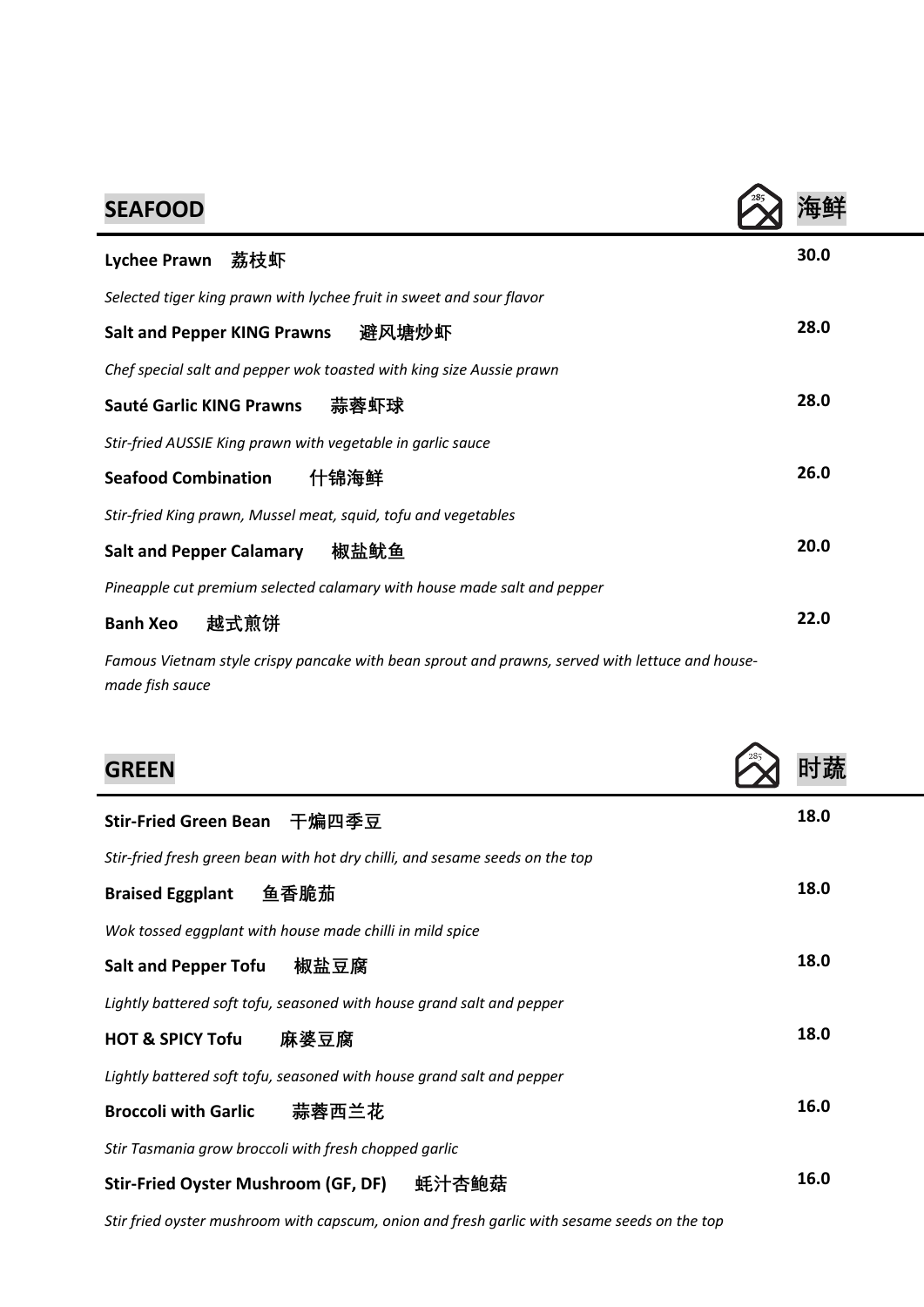#### **Sauté Seasonal Vegetables (GF, DF) 田园时蔬**

*Stir-fried seasonable vegetable and tofu with freshly chopped garlic*

## **RICE and NOODLE the contract of the contract of the contract of the contract of the contract of the contract of the contract of the contract of the contract of the contract of the contract of the contract of the contra**

| Stir-Fried Singapore Noodle 星洲炒粉                                                                    |                  |
|-----------------------------------------------------------------------------------------------------|------------------|
| Optional- Prawn: vermicelli noodle, prawn, seasonal vegetables and egg                              | 18.0             |
| Vegetarian: vermicelli noodle, vegetables combination and egg                                       | 14.0             |
| 什锦炒饭<br><b>Special Fried Rice</b>                                                                   |                  |
| <b>Optional- Prawn</b>                                                                              | 18.0             |
| <b>BBQ Chicken</b>                                                                                  | 16.0             |
| Vegetarian                                                                                          | 14.0             |
| <b>Hokkien Noodle</b><br>福建面                                                                        | 16.0             |
| Stir-fried egg noodle, BBQ chicken, egg, onion and vegetables with soy, oyster sauce                |                  |
| 越式沙拉<br><b>Bún Salad</b>                                                                            | 18.0             |
| BBQ Chicken, seafood spring roll, vermicelli noodles, and pickled veggies and house-made fish sauce |                  |
| <b>Steamed Rice (Jasmine)</b><br>茉莉米饭                                                               | S <sub>3.0</sub> |

**16.0**

**L 5.5**